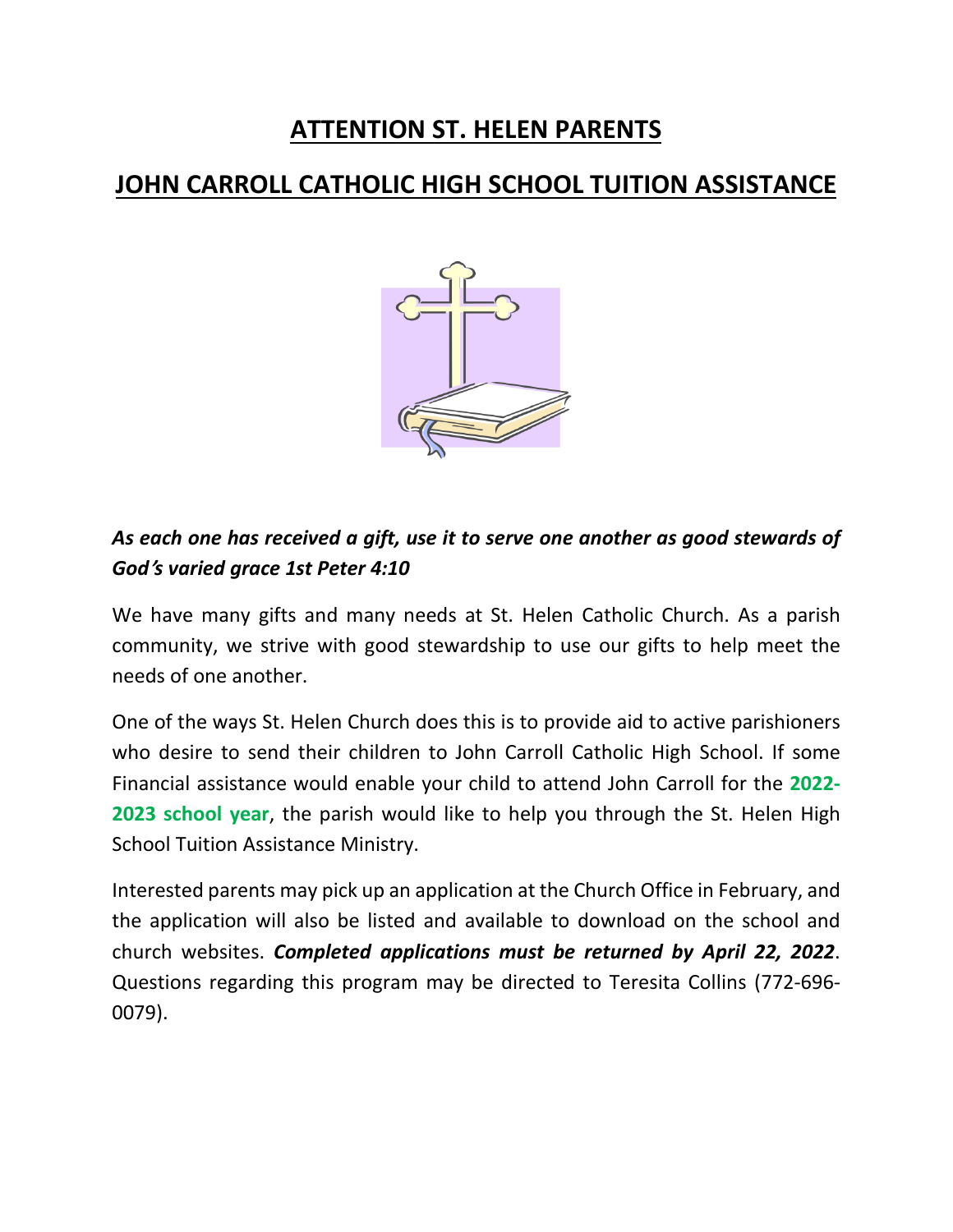# **Catholic High School Assistance Application**

#### **Parish Tuition Ministry**

| Student:   |        |                                  | Date:    |
|------------|--------|----------------------------------|----------|
| Address:   | Street | City                             | Zip Code |
| Telephone: |        | <b>Current School and Grade:</b> |          |

#### *Criteria Check List*

- $\Box$  Cover letter from parents noting their interest in a Catholic High School for their child, **amount of education assistance requested**, and any other information deemed relevant.
- $\Box$  Family must be registered members of St. Helen Parish. Envelope #
- $\Box$  Income information from parents which includes most recent income tax form sealed in a separate envelope for privacy. This information will be kept strictly confidential.
- $\Box$  Financial aid directly through John Carroll High School, application for FACTS, is an **important requirement** and should be done as soon as possible.
- $\Box$  Short essay by student explaining their interest in attending Catholic High School. Also comment on any interest in activities or clubs.

## **Deadline for all items on the above check list is April 22, 2022**

APPLICATION WILL NOT BE CONSIDERED UNTIL THE ABOVE CRITERIA CHECK LIST IS COMPLETED

After completion of the application you will be contacted for an interview. Families receiving assistance should be willing to participate in an event that funds the Tuition Assistance Program.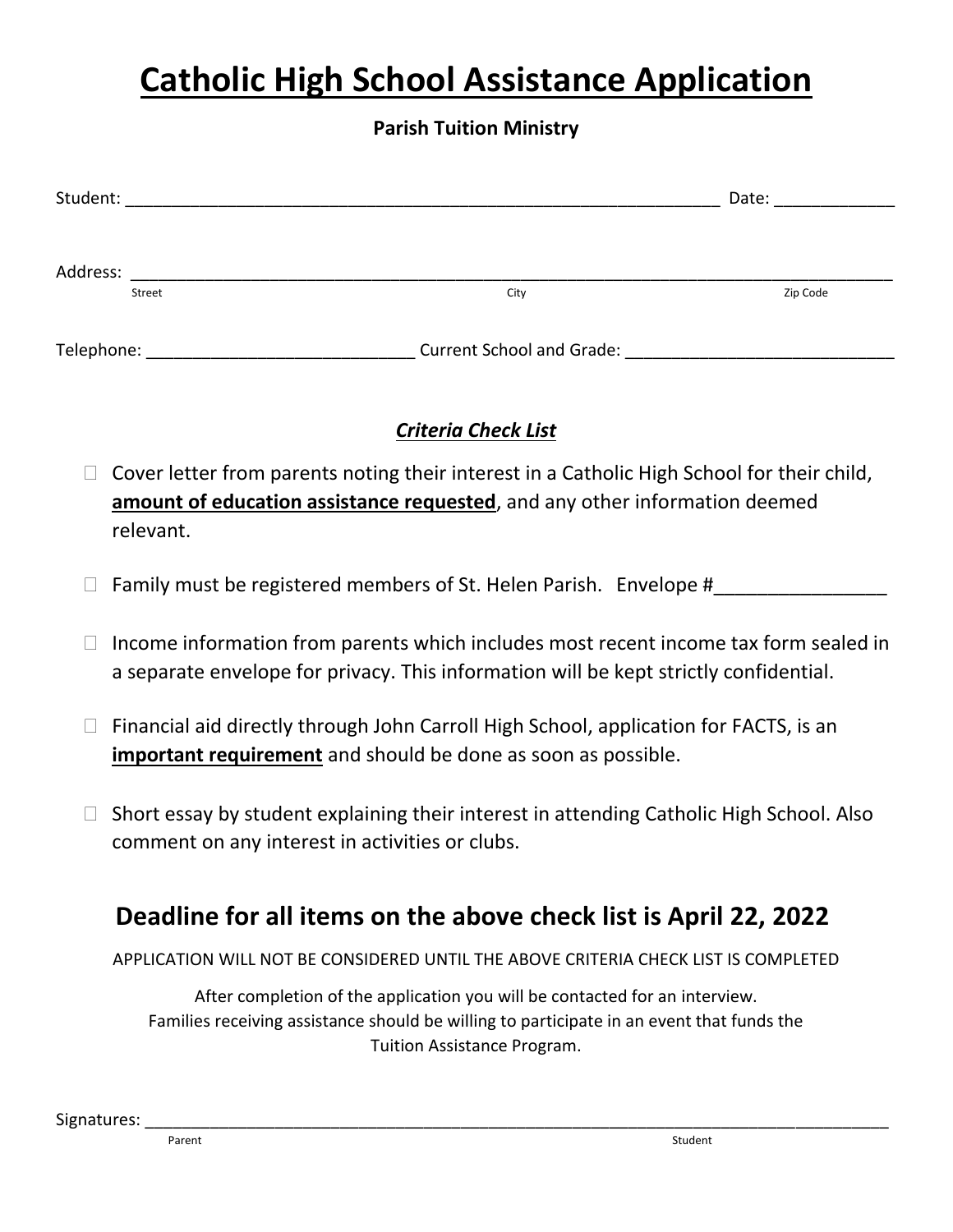# **Catholic High School Assistance Program**

| <u>FAMILY INFORMATION (to be filled out by parents) Date: Date:</u>                                                                |      |          |
|------------------------------------------------------------------------------------------------------------------------------------|------|----------|
|                                                                                                                                    |      |          |
|                                                                                                                                    |      |          |
| Street                                                                                                                             | City | Zip Code |
|                                                                                                                                    |      |          |
|                                                                                                                                    |      |          |
|                                                                                                                                    |      |          |
|                                                                                                                                    |      |          |
|                                                                                                                                    |      |          |
| Street                                                                                                                             | City | Zip Code |
|                                                                                                                                    |      |          |
| Registered at St. Helen Parish (circle) YES NO Email Address: ___________________                                                  |      |          |
|                                                                                                                                    |      |          |
|                                                                                                                                    |      |          |
|                                                                                                                                    |      |          |
| Anticipated School Expenses (for this student). Include tuition, book fees, uniforms, transportation and other<br>school expenses. |      |          |
|                                                                                                                                    |      |          |
|                                                                                                                                    |      |          |
|                                                                                                                                    |      |          |